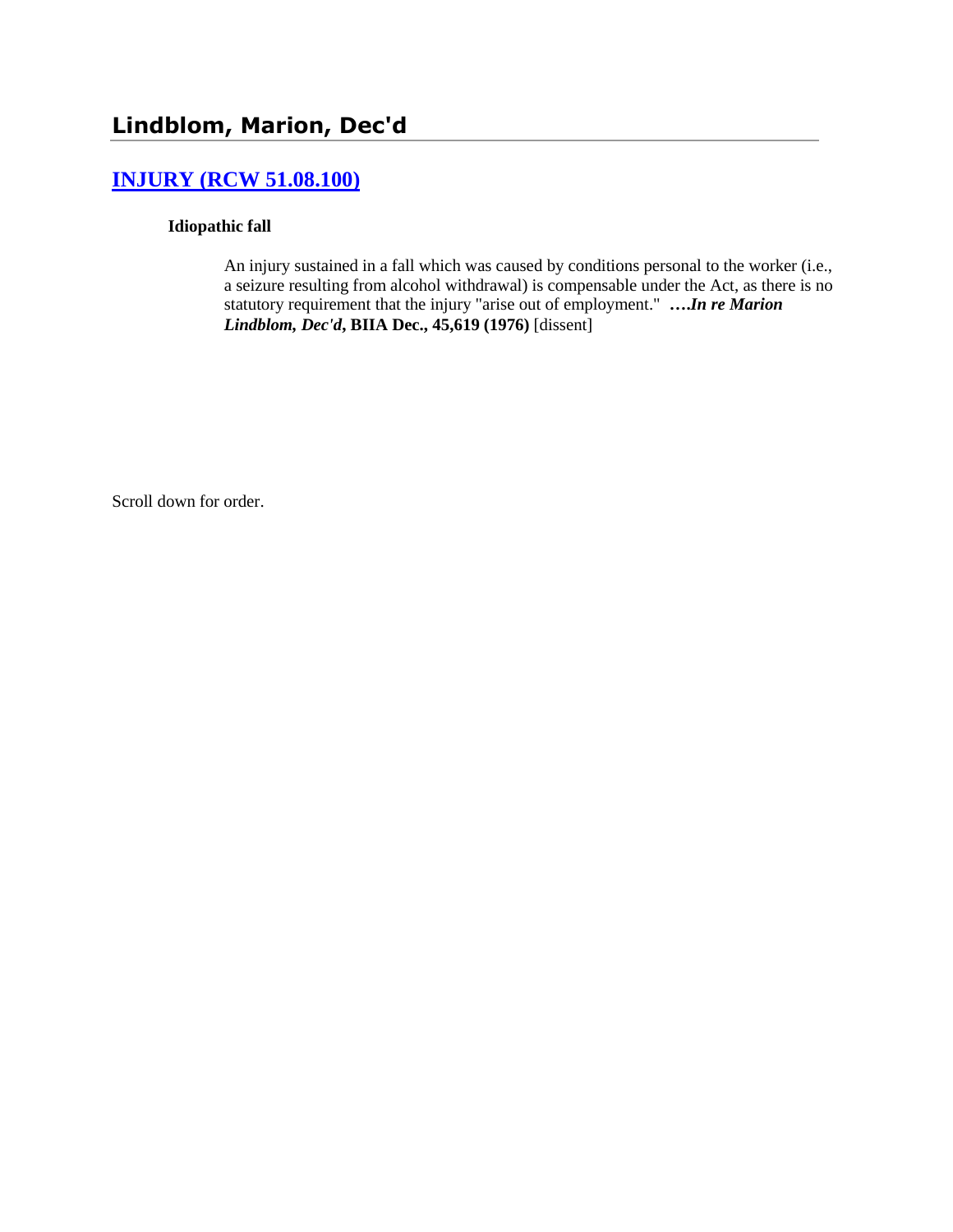### **BEFORE THE BOARD OF INDUSTRIAL INSURANCE APPEALS STATE OF WASHINGTON**

**IN RE: MARION LINDBLOM, DEC'D ) DOCKET NO. 45,619**

**CLAIM NO. G 687745 ) DECISION AND ORDER**

APPEARANCES:

Claimant, Marion Lindblom, Dec'd. Widow-Petitioner, Nobuko Lindblom, by Ross Kingston, and by Walthew, Warner, Keefe, Arron, Costello & Thompson, per Stephen M. Reilly and Eugene Arron

**)**

Employer, The Boeing Company, by Perkins, Coie, Stone, Olsen and Williams, per Calhoun Dickinson

Department of Labor and Industries, by The Attorney General, per Richard R. Roth, Assistant

This is an appeal filed by the employer, The Boeing Company, on June 2, 1975, from an order of the Department of Labor and Industries dated April 4, 1975, which granted a widow's pension to the surviving spouse of the deceased workman on the basis that he suffered a fatal industrial injury in the course of his employment. **SUSTAINED**.

# **DECISION**

Pursuant to RCW 51.52.104 and RCW 51.52.106, this matter is before the Board for review and decision on a timely Petition for Review filed by the employer to a Proposed Decision and Order issued by a hearing examiner for this Board on June 11, 1976, in which the order of the Department dated April 4, 1975 was sustained.

The Board has reviewed the evidentiary rulings of the hearing examiner and finds that no prejudicial error was committed and said rulings are hereby affirmed.

The nature and background of the case are well set forth in the Proposed Decision and Order and shall not be repeated herein in detail. Marion Lindblom, while employed at The Boeing Company on January 7, 1975, suffered a sudden fall and struck his head on the concrete floor, which caused a fracture of the skull from which he died soon thereafter.

At the outset, it should be pointed out that the evidence in this matter establishes, in terms of probability, that the cause of the decedent's sudden seizure and resulting fall was withdrawal from alcohol. Accordingly, we are dealing with a fatal injury due to an "idiopathic" fall, i.e., "one due to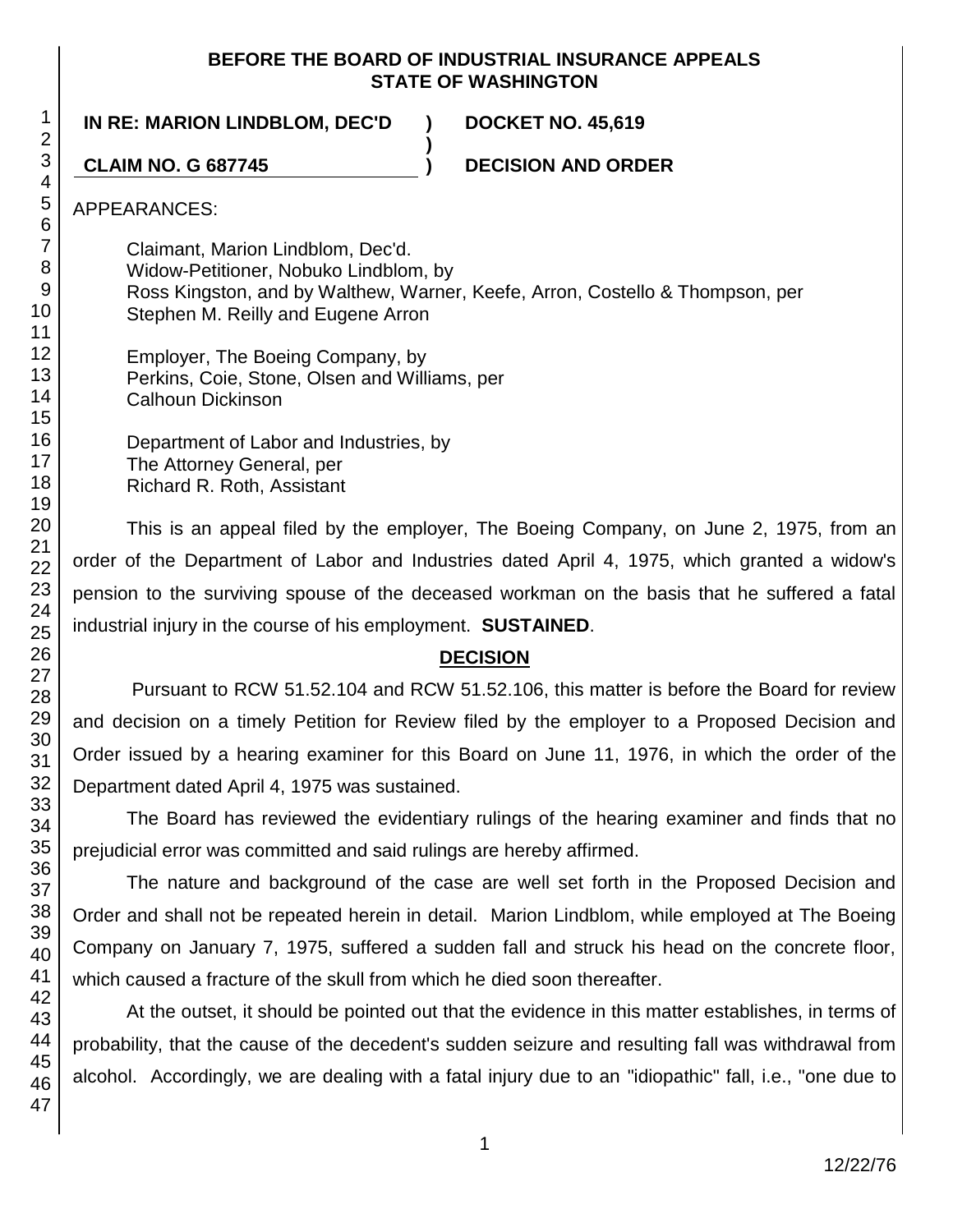the mental or physical condition of the employee." 99 C.J.S., Workmen's Compensation, Section 257(1). In other words, the decedent's fall and consequent death arose out of a risk "personal" to him, rather than a risk attributable to his employment. This fact, the employer contends, renders the claim non-compensable as a matter of law.

The employer concedes that "technically" the decedent's fatal fall qualifies as an "injury" under the statutory definition of that term. See RCW 51.08.100. Moreover, there can be no question but what the decedent was "in the course of employment" at the time of his fall, since he was on the job and engaged in the very duties for which he was being paid. The employer, however, strenuously argues that in both reason and law a compensable claim cannot arise unless there exists some causal "nexus" between the injury and the employment, at least to the extent that the injury arise out of some risk attendant to the employment.

The question of compensability of injuries resulting from idiopathic falls is not a new or novel one to the law of workmen's compensation. The question has arisen time and again in those jurisdictions where the governing statute requires that the injury "arise out of" as well as be "in the course of" employment. In those jurisdictions, the general rule has evolved that an injury resulting from an idiopathic fall "arises out of" the employment and is compensable if the workman's employment in any way increases the dangerous effects of the fall, such as working from a height (even of a mere two feet), near machinery, or around projecting objects or sharp corners. See Larson, Law of Workmen's Compensation, Vol. 1, Sec. 12.11, and cases cited therein.

Our own jurisdiction, of course, has no statutory "arising out of" requirement, a point expressly noted by our court in Tilley v. Department of Labor and Industries, 52 Wn. 2d 148 (1958). Washington is numbered among a handful of jurisdictions whose statutes merely require that the injury occur "in the course of" employment. See Larson, Law of Workmen's Compensation, Vol 1, Sec. 6.10. The governing rule under this type of statute is well-stated in 99 C.J.S., Workmen's Compensation, Sec. 257 (1), as follows:

> "Where it is sufficient under the statute that the injury occur in the course of employment and it is not required that the injury arise out of the employment, an injury resulting from a fall is compensable without regard to the cause of the fall, and the injury resulting from an idiopathic fall in the course of employment is compensable."

Prime examples of the application of this rule are to be found in the cases of McCarthy v. General Electric Company, 293 Pa. 448, 143 A. 116, and Tavey v. Industrial Commission of Utah, 106 Utah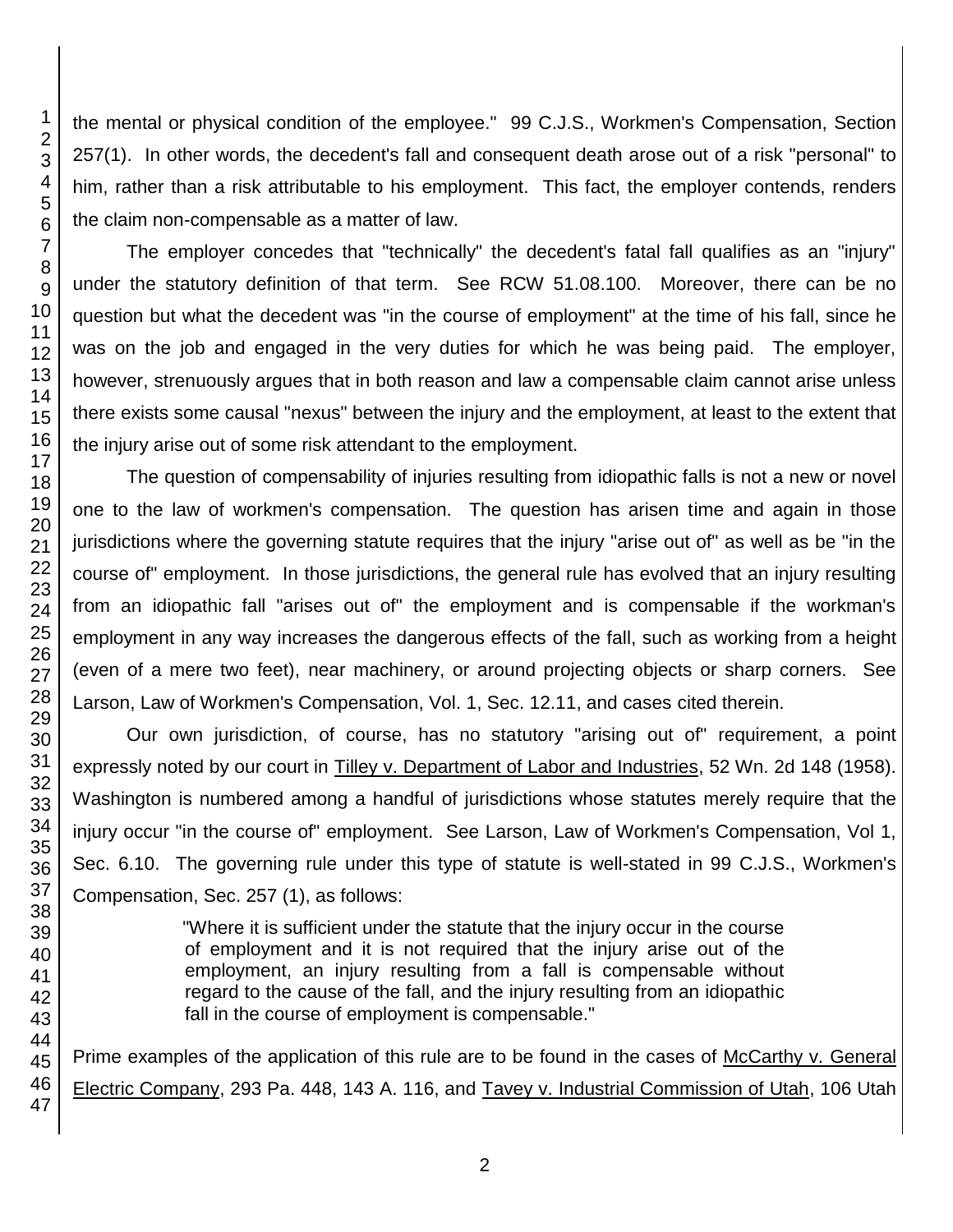489, 150 P. 2d 379. In McCarthy, the court in construing the Pennsylvania statute which, like our own, has no "arising out of" requirement, held:

> "In England and some American jurisdictions, the injury must grow out of the employment, but our statute contains no such requirement. It is sufficient if the accidental injury happens in the course of the employment.... Furthermore, it is not necessary that the fall result from an accident, as the fall is the accident; nor is it material that the employee fell because he became dizzy or unconscious. An injury sustained by an accidental fall is compensable, although the fall resulted from some disease with which the employee was afflicted."

Likewise, in Tavey, under the statute of Utah which has no "arising out of" requirement, it was held:

"Our statute does not require that an injury to be compensable, must both arise out of and occur in the course of employment. In its present form, it is more liberal toward the workman than the compensation statutes of most of the states or the original compensation statute of England from which these were derived. ...Under this statute [Utah's] an injury may be compensable if caused by accident occurring in the course of employment, regardless of whether it grows out of any special hazard connected with the employment."

The answer to the numerous cases cited by the employer's counsel in support of his position that

the instant claim is non-compensable is fully contained in the following quotation from Tavey:

"The cases cited by counsel for defendants in which compensation was denied where the injury resulted from a fall caused by fainting or a fit of epilepsy, are from jurisdictions where the statute requires that in injury to be compensable, must be the result of accident occurring in the course of employment and also arising out of the employment." (Emphasis supplied)

In sum, we hold that the employer's position in this matter is not well taken, and that the claim is compensable as a matter of law. As noted by counsel for the widow-petitioner in answer to the employer's Petition for Review, the argument set forth herein by employer's counsel must be addressed to the Legislature, and not this forum.

The proposed findings, conclusions and order of the Proposed Decision and Order are hereby adopted by the Board and are incorporated herein by this reference, with the exception that Proposed Findings 3, 4 and 5 hereby stricken, and the Board makes the following Finding No. 3:

3. On January 7, 1975, the decedent fell during the course of his regular work on the premises of The Boeing Company, striking his head on the concrete floor and sustaining a skull fracture from which he